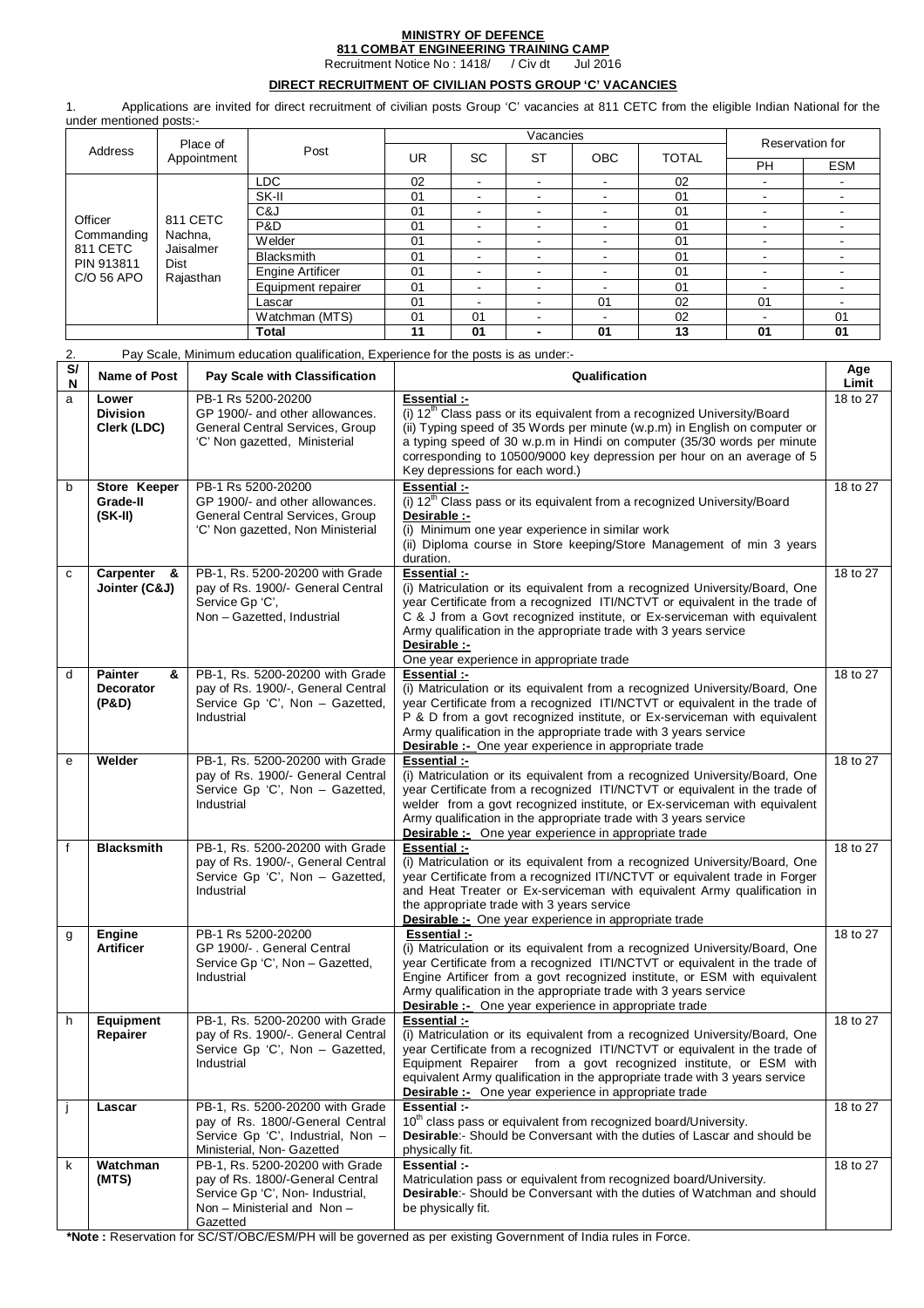**ABBREVIATION USED** : SC – Schedule Caste ; ST – Schedule Tribe ; OBC- Other Backward Caste ; UR – Un-Reserved ; ESM – Ex Service Men ; PH – Physically Handicapped ; LDC – Lower Division Clerk ; SK II - Store Keeper Grade – II ; PB – Pay Band ; GP – Grade Pay ; TA – Travelling

# Allowance ; DA – Daily Allowance ; CETC – Combat Engineering Training Camp.<br>3. **Age Relaxations, Reservation and other condition is as under:-**

- **Age Relaxations, Reservation and other condition is as under:-**<br>(a) For OBC Candidate Three years for the candidates (a) For OBC Candidate - Three years for the candidates belonging to OBC.
- (b) For SC/ ST Candidate Five years for the candidates belonging to SC/ST Category.
- (c) For PH Candidate Ten years for the candidates belonging to Physically Handicapped. (Additional 05 Years
	- in case of Physically Handicapped belonging to SC, ST & 03 years for OBC Category)

(d) For Ex-Servicemen - An Ex-servicemen (ESM) who has put in not less than six months continuous service in the

Armed Forces of the Union, shall be allowed to deduct the period of such service from his actual age and if the resultant age does not exceed the maximum age limit prescribed for the post for which he seeks appointment by more than three years, he shall be deemed to satisfy the condition regarding age limit

(e) For Government servant - upto 40 years.

(f) Reservation (Horizontal) for physically handicapped (PH) and Ex-Serviceman (ESM) will be based on availability of suitable candidates.

(g) In each of the categories of Group 'C' Post 10% reserved for ESM.

(h) Person with disability of OL(One leg), OA (One Arm), LV (Low vision), HH (Hearing Handicapped) can apply against Lascar vacancy.

(j) PH candidates will enclose attested copy of their disability certificate issued by the competent authorities. Disability percentage of PH candidates should be minimum 40%.

(k) SC/ST/OBC candidates applying against unreserved post are not entitled to any relaxation in age limit.

(l) Candidates who wish to be considered against vacancies reserved or seek age relaxation must submit requisite certificates from the competent authority in the prescribed format, otherwise their claim for SC/ST/OBC/PH/Ex-servicemen status will not be entertained and their candidature/application will be considered under General (UR) category. The formats of the certificates are enclosed as annexure to this advertisement. The age relaxation will be applied only in case of candidates who produce the valid certificate of caste/category from competent authority of government. OBC candidates claiming age relaxation should also produce the Non-Creamy layer certificate from competent authority of government as prescribed by DOPT(Department of Personnel and Training) in the prescribed performa.

(m) Candidates claiming reservation/ concessions against SC/ST/OBC and other reserved categories shall ensure that the attested copy of the certificate as issued by the competent authority is enclosed. Candidates should ensure that the seal of the attesting officer clearly indicating the rank and office to which he is attached. Competent authorities for issue of caste certificate are indicated in the format of Caste certificate given in the annexure to this advertisement.

The crucial date for determining the age limit shall be the closing date for receipt of applications i.e 30 days from the date of initial publication in Employment News. The crucial date for determining the age limit in the case of candidate from the Employment Exchange shall be the last date upto which the employment exchanges are asked to submit the names.

5. **Closing Date**: Closing date for receipt of application is 30 days from the date of initial publication in Employment News including for the candidates located in Assam, Meghalaya, Arunachal Pradesh, Mizoram, Nagaland, Tripura, Sikkim, Laddakh Sub-division of Jammu & Kashmir State, Lahaul and Spiti District of Pangi Sub-division of Chamba District of Himachal Pradesh, Andaman and Nicobar Island and Lakshadweep and etc. Application must be sent only by Government post (Registered post/Speed post). Department will not be responsible for non-receipt or late receipt of application due to postal delay or any other reasons.

6. **Job requirement for Multi Tasking Staff (MTS) as shown below:**- In addition to the trade to which the employee is recruited, he/she will have to perform the following duties assigned by the superior authority.

- (a) Cleaning of entire office, Stores and surrounding area including wash rooms toilets (Ladies & Gents) etc. on daily basis.
- (b) Dusting of furniture, doors, windows, office equipment, computer etc.
- (c) Carrying of office files and documents within the office area and office vicinity.
- 
- (d) Photocopying & sending of fax, mail etc.<br>(e) Distribution of mails to concerned staff. (e) Distribution of mails to concerned staff.<br>
(f) Assisting routine office work.
- Assisting routine office work.
- (g) Escorting visitors from gate and collecting items/documents from gate.
- (h) Opening & closing office, dispatching mails/dak to nearby post office.
- (j) Assisting in cleaning & washing of office vehicles.

(k) Loading/Unloading of stores, cleaning of stores, removal and handing of items in high racks, lifts, basements, vehicles etc. The candidate is to be physically fit to undertake such activities.

(l) In addition to above any other work assigned by the superior authority from time to time.

How to apply:- The application neatly typed/handwritten is to be submitted as per the format given on plain paper of A-4 size along with Admit Card (in duplicate), relevant annexure and attested certified copies of the following documents:-

Three passport size recent photographs duly attested by Gazetted Officer, affix one on right corner of the application and one each on Admit Card (in duplicate).Two self attested (on reserve side) passport size photographs are to be enclosed separately with the application with name, date of Birth written at the back side.

(b) Copies of supporting documents for date of birth (10<sup>th</sup> class certificate or higher Secondary examination), education qualification and experience certificate issued by competent authority duly attested by Gazetted Officer are to be attached along with the application by all candidates. In addition attested copies of all categories related certificate like the caste certificate and the non-creamy layer certificate (in case of OBC candidates), duly signed by Tehsildar/competent authority of government. No objection certificate (in case of person serving in Armed Forces/Government service) and the Discharge certificate (in case of an Ex-serviceman) be enclosed. The certificate should be as per correct format and authority.

**Certificates to be attached** Candidates should ensure that they should attach with their application attested/self attested copies of the following documents:-

(i) Matriculation or equivalent certificate in support of their declaration of age.

(ii) Technical Education qualification certificates.

(iii) If the qualification possessed by the candidate is equivalent, then the authority (whichever is applicable) under which it has been so treated as equivalent issued by the respective Board/university must be indicated.

(iv) The marks list of qualifying examination submitted will be the percentage of marks scored by the applicant. These marks will be considered for allotment of marks for basic qualification. In case, the marks list submitted is not in percentage form, then suitable certificate on conversion factor issued by the respective board will also be submitted, failing which the application will be summarily rejected and no correspondence in this regard will be made or entertained.

(v) An attested copy of a certificate in support of any claim/relaxation (wherever applicable) in the prescribed form issued by the competent authority (original to be produced whenever called by the Department)

(vi) Certificate (s) from the Head (s) or Organization (s) /Department (s) for the entire experience claimed, clearly mentioning the duration of employment (date, month & year) indicating the basic pay and consolidated pay. The certificate (s) should also mention the nature of duties performed/experience obtained in the posts with durations.

(vii) Service certificate and No-Objection Certificate from their employer.

**Note-I** Candidates should note that only the date of birth as recorded in the matriculation, higher Secondary examination certificate will only be accepted.

**Note-II** Application not accompanied by self attested photograph, attested copies of civil education certificate or incomplete application from and / or not conforming to the above requirement will be summarily rejected and applications will have no claim whatsoever.

**Note-III Original certificate should not be sent with the application.** These should be produced when called for by the Department.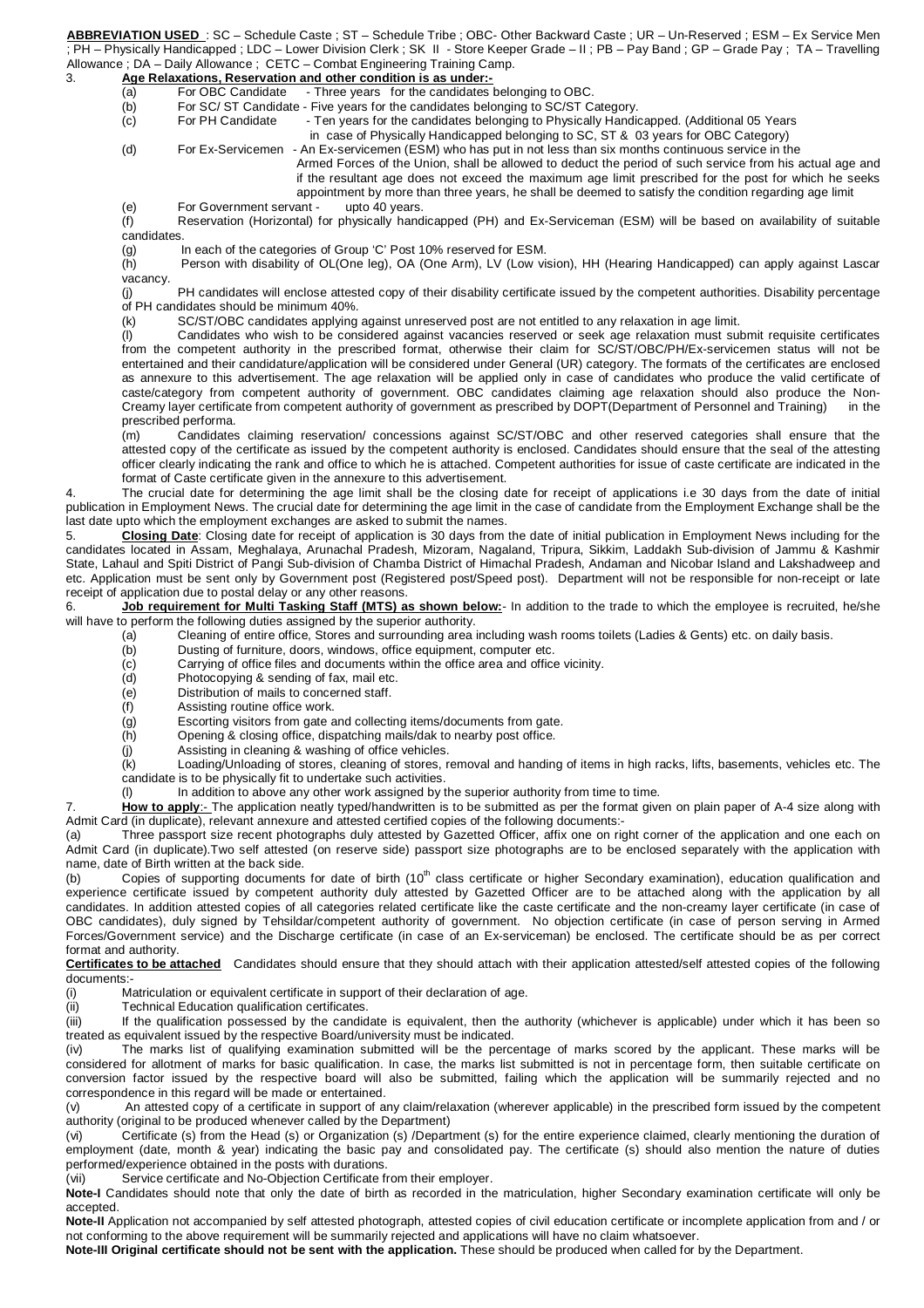(c) The application can be filled by the candidate either in English or Hindi in his own handwriting. Black ink will be used for typing/writing the application proforma and blue ink will be used for filling in the individual details therein.

(d) Application form as per prescribed format duly filled in all respects is to be sent to "**The Officer Commanding, 811 CETC, PIN – 913811, C/O 56 APO**" **in an envelope (measuring 25 cm x 10 cm). Two self addressed Envelope of size 25 cm x 10 cm duly affixed with postal stamp of Rs. 25/- each should be attached with the application form. Envelop should be superscripted as "Application for the post of LDC/Storekeeper Gde-II/C & J/ P & D/ Welder/Blacksmith/Engine Artificer/Equipment Repairer/Watchman (MTS)/Lascar (as applicable) applied for against which category i.e UR, OBC, SC/ST, ESM/PH clearly mentioned whichever is applicable (in Capital letters)**. Incomplete application will be summarily rejected.

(e) Candidates already employed in Central/State/PSU should submit their application through proper channel duly submitting the service certificate and No-Objection Certificate from their employer.

(f) Candidates living with more than one spouse or married another spouse while the first spouse alive will not be eligible to apply.

(g) **NOTE:- Original certificate should NOT be sent with the application.**

8. **Selection Process:-** The Selection process will comprise of an Initial Screening of all candidates, a Physical test (as applicable), Written Test (for all categories), Typing Test (As applicable) and Trade Test (As applicable). Final merit will be decided on the basis of marks obtained in the Written Test. No marks will be awarded for physical/ typing/ skill test, however, it is essential to qualify the Physical/typing/ skill test. Mere fulfilling of minimum prescribed qualifications does not vest any right in a candidate for being selected or called for the selection process.

(a) **Initial Screening:-** Screening of applications received till closing date and the time will be carried out by the departmental Board of Officers to ascertain their correctness and completeness. Incomplete/ unsigned applications, applications without thumb impression, application not accompanied with attested copies of certificate, an application without tw accompanied with attested copies of certificate, an application without two self-attested additional photographs will be no correspondence in this regard will be entertained. Applications with over writing in any part of the application will also be rejected. Department will not be responsible for non-receipt or late receipt of an application due to postal delay or any other reason. Where the number of applications received in response to the advertisement is large and it will not be convenient or possible for the department to call all the candidates for the written test, then **the number of applications for each category of post for written examination will be screened on the basis of percentage of marks obtained in the examination for essential qualification. Bench Mark percentage will be fixed based upon number of applications received.** In case of grading system the candidate must furnish conversion formula certificate duly approved or issued by the respective Board. **The decision of the department in this case will be final and binding.** The criteria for short listing for all categories (Gen/SC/ST/OBC/ESM/PH etc.) against the post shall be as under:-

| Less than 10 Vacancy  | 100 times             |
|-----------------------|-----------------------|
| 10 to 20 Vacancy      | 75 times but min 1000 |
| 20 to 50 Vacancy      | 50 times but min 1500 |
| 50 to 100 Vacancy     | 40 times but min 2500 |
| More than 100 vacancy | 30 times but min 4000 |

(b) **Rejection of application:-** The following applications would be rejected :-

- (i) Application not as per prescribed format.
- (ii) Incomplete/unsigned application.
- (iii) Application without thumb impression.<br>(iv) Application not accompanied with the
- $(iv)$  Application not accompanied with the attested copies of qualification, date of birth and categories (if applicable) (v) Non-Attested passport size photographs (by Gazetted Officer) on the application and admit Card.
	- Non-Attested passport size photographs (by Gazetted Officer) on the application and admit Card.

(vi) Application without Two self attested additional passport size photographs.

(vii) Application without Two self addressed Envelope with Rs. 25/- postal stamp each.<br>(viii) Application with cutting and overwriting in any part of the application.

(viii) Application with cutting and overwriting in any part of the application.<br>(ix) Non receipt or late receipt of an application due to postal delay or any

Non receipt or late receipt of an application due to postal delay or any reason.

(x) Non submission of No Objection certificate in case of serving in Government service.<br>(xi) Non submission of discharge certificate in case of ESM.

Non submission of discharge certificate in case of ESM.

(xii) The marks list of qualifying examination submitted will be the percentage of marks scored by the applicant. These marks will be considered for allotment of marks for basic qualification. In case, the marks list submitted is not in percentage form, then suitable certificate on conversion factor issued by the respective board will also be submitted, failing which the application will be summarily rejected and no correspondence in this regard will be made or entertained.

**Note:-** All those candidate whose application found correct and are eligible candidates after scrutiny will be issued admit card intimating the written examination, date, time and centre. The list of such candidate would also be displayed seven days before the written examination date in the Office of 811 CETC, PIN - 913811, C/O 56 APO. No enquires/correspondence will be entertained in this regard.

(c) **Physical Efficiency Test (PET) (for Lascar and watchman(MTS) only)** PET shall be conducted for all short listed candidates who applications have been accepted for the post applied. The criteria for PET is to qualify the 1.6 KM run as per the following timing:-

(i) Male Candidate in 6 Minutes 30 seconds (ii) Female Candidate in 8 Minutes 30 seconds

**Note (for candidates who have applied for Lascar and Watchman(MTS) vacancies only)**:- **Candidate qualifying PET would only be called/permitted to appear for the written test. The persons with disability are exempted from appearing PET. 811 CETC will not be**  responsible to pay for any damages in case of injury/death to/of any candidate during Physical Efficiency Test and thereafter.<br>(d) Written Test/Skill Test/Typing Test:- Written test will be tentatively conducted in the 06<sup></sup>

Time allowed (Paper I,II and III for all Candidates) : 2 Hours. Time allowed (Paper I,II and III for Visually Handicapped) : 2 Hours 20 Mins Time allotted (Paper IV only)(for LDC, SK-II, C & J, P & D, Welder, Blacksmith, Engine Artificer, and Equipment Repairer Candidates) : 1 Hour Time allowed (Paper IV for Visually Handicapped) : 1 Hours 15 Mins

**Question Paper : Objective type. Marking Procedure: 01 mark for every correct answer and 0.25 negative marks for every wrong answer.**

**Topics : -** Questions on General Intelligence and reasoning will be no-verbal considering the functions attached to the post. Questions on Numerical Aptitude and General English will be of a level that average matriculate or higher secondary will be in a position to answer comfortably. Questions on General Awareness will be also of similar standard.

| S No           | Paper No and Subject                                                                                                     |                           | Max Marks Qualify Mark    |
|----------------|--------------------------------------------------------------------------------------------------------------------------|---------------------------|---------------------------|
|                | <b>Paper - I:</b> General Intelligence & Reasoning                                                                       | 40                        |                           |
| 2              | <b>Paper - II :- Numerical Aptitude</b>                                                                                  | 40                        |                           |
| $\overline{3}$ | <b>Paper - III</b> :- General English and General Awareness                                                              | 40                        |                           |
| $\overline{4}$ | <b>Paper - IV:-</b> A separate paper for English will be conducted for LDC. Specialized Trade topic for candidates for   |                           | 30(for LDC& Store Keeper) |
|                | vacs of Store Keeper, C & J, P & D, Welder, Blacksmith, Engine Artificer, and Equipment Repairer will be conduct         | 30(other trade mentioned) |                           |
| 5              | Typing test for LDC candidates:- Typing Test for typing speed (minimum 35 words per minute in English on                 |                           |                           |
|                | computer or typing speed of 30 words per minute in Hindi on computer. 35/30 words per minute corresponding to            |                           |                           |
|                | 10500/9000 key depression per house on an average of 5 Key depressions for each word. Candidates applying                |                           |                           |
|                | for LDC qualify in typing test. (Qualifying in nature. Marks will not be added for preparation of Final merit            |                           |                           |
|                | list) (Time allowed 10 Minutes on computer)                                                                              |                           |                           |
| 6              | <b>Practical test/skill test</b> for candidates who applied against the vacs of C & J, P & D, Welder, Blacksmith, Engine | 30                        | 15                        |
|                | Artificer and Equipment Repairer will be conduct. (Qualifying in nature. Marks will not be added for                     |                           |                           |
|                | preparation of Final merit list)                                                                                         |                           |                           |
|                | <b>Desirable Qualifications marks</b>                                                                                    | 10                        |                           |
|                |                                                                                                                          |                           |                           |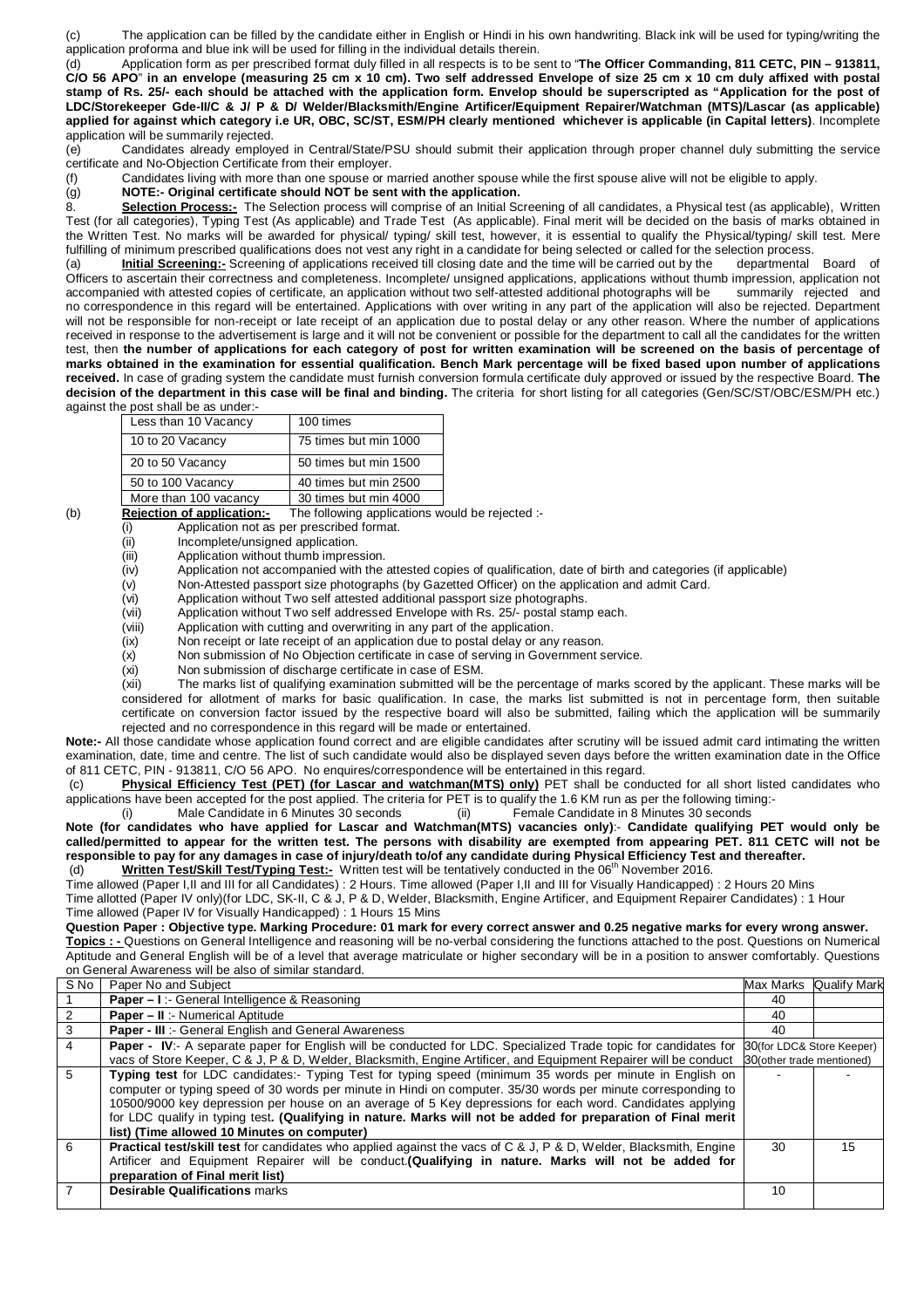## **Max Marks Matrix( Trade Wise)**

| Trade                     | <b>LDC</b> | <b>SK</b> | C&J | P&D                      | Welder | <b>Blacksmith</b> | <b>Engine Artificer</b>  | <b>Equipment Repairer</b> | Lascar | Watchman |
|---------------------------|------------|-----------|-----|--------------------------|--------|-------------------|--------------------------|---------------------------|--------|----------|
| <b>Basic</b>              | 10         | 10        | 10  | 10                       | 10     | 10                | 10                       | 10                        | 10     | 10       |
| Qualification*            |            |           |     |                          |        |                   |                          |                           |        |          |
| <b>Desirable</b>          |            | 10        | -   | $\overline{\phantom{a}}$ | $\sim$ |                   | $\overline{\phantom{0}}$ | -                         | -      |          |
| Qualification             |            |           |     |                          |        |                   |                          |                           |        |          |
| Written<br>test           | 120        | 120       | 120 | 120                      | 120    | 120               | 120                      | 120                       | 120    | 120      |
| (Paper I+II+III)          |            |           |     |                          |        |                   |                          |                           |        |          |
| <b>Written Test Paper</b> | 30         | 30        | 30  | 30                       | 30     | 30                | 30                       | 30                        |        |          |
| ιv                        |            |           |     |                          |        |                   |                          |                           |        |          |
| <b>Experience **</b>      | 10         | 10        | 10  | 10                       | 10     | 10                | 10                       | 10                        | -      |          |
| <b>Max Marks</b>          | 170        | 180       | 170 | 170                      | 170    | 170               | 170                      | 170                       | 130    | 130      |

**\* Nil up to 50% in basic qualification and 2 marks for every 10 % over 50 % and part thereof.**

**\*\* 2 marks for each year of experience limited to Max marks of 10. Experience in relevant field from State/Central Govt office/ Public Sector Undertaking under the Government of India only be acceptable for award of additional marks.**

**Note:- For VH candidates of 40% and above visual disability and opting for SCRIBE, there will be no component of Maps Graphs/Diagrams/Statistical Data in the General Intelligence & Reasoning/General awareness paper.**

**Only those candidates who qualify in the written test would be called for Practical test/skill test.<br>Resolution of the cases lin case where more than one candidates secure the equal marks, tie** In case where more than one candidates secure the equal marks, tie will be resolved by applying the following methods one after another:- (a) Date of birth, the candidate older in age gets preference (b) Marks scored in the qualifying examination i.e. the candidate with higher marks percentage will be given preference.

10. **Medical Examination:- A candidate must be physically and mentally fit for duty anywhere in India, in any terrain/climate/peace/field, etc. A candidate who after such medical examination as may be prescribed by the competent authority is found to be medically fit only be appointed subject to his merit in the selection process described above.**

11. **Citizenship :-** Candidates must be bonafied citizen of India.

12 **Desirable Qualification** Wherever desirable qualification is include as per RR, the following advantage over other candidate is proposed to be given to candidate possession these desirable qualification. (**Certificate of experience from a State/Central Govt office/ Public Sector Undertaking under the Government of India only be acceptable for award of additional marks as given below. Diploma in Store keeping/Store Management for duration of three year and above from a recognized university/institution registered under UGC/AICTE will only be accepted for award of marks as given below)**. If on verification, the certificate produced by the candidate at any point in time is found to be false and fake, the candidature will be cancelled/ employee will be removed from service as per rules in vogue.

| S No | Desirable Qualification (Applicable to trades where desirable experience is mentioned in their respective trade)     | <b>Marks</b> |
|------|----------------------------------------------------------------------------------------------------------------------|--------------|
|      | Less than one vear Experience in the appropriate trade                                                               |              |
|      | 2 marks for each year of experience limited to Max marks of 10. Experience in relavent field from State/Central Govt | 10           |
|      | office/ Public Sector Undertaking under the Government of India only be acceptable for award of additional marks.    |              |
|      | Diploma in Store keeping/ Store management of 3 years duration or more. (For Store Keeper only)                      | 10           |

13 **Additional information and General Instruction for all candidates :** (a) The initial appointment will be on probation for a period of two years. The candidates will be subject to All India service liability and Field Service liability.

(c) Likely to be employed in 811 CETC at Rajasthan, can also be posted to any parts of the country.

Selected candidates will be appointed after verification of character and antecedent through police deptt.

(d) The number of vacancies indicated is provisional and liable to vary at the time of final selection.<br>
(e) Selected candidates will be appointed after verification of character and antecedent through politics<br>
(f) 811 CE 811 CETC will not be responsible for any damages in case of injury/death to/of any candidate during various tests and thereafter.

(g) The decision of appointing authority will be final for all purposes and binding on the candidates.<br>(h) New pension policy will be applicable.

(h) New pension policy will be applicable.<br>
(i) One applicant can apply for more than One applicant can apply for more than one post if he/she desire to do so. He/she should submit ONE application form only for all posts combined and mention choice of post applied as per preference.(Example LDC Choice 1, Storekeeper Choice 2 etc..). If a candidate is selected for more than one post, he/she will be considered for only one post, which is first on the order of choice/preference exercised by the candidate in the application form which will be final and binding on the candidate.

(k) No TA/DA is admissible. Candidate will make own arrangement for lodging/boarding during written/ Practical test/skill test.<br>(I) 811 CETC reserve the right to withdraw the vacancies and terminate the appointment during 811 CETC reserve the right to withdraw the vacancies and terminate the appointment during the period of probation without assigning any reason.

(m) Canvassing in any form shall disqualify the candidates. No enquiry or correspondence will be entertained.

14. **Recruitment Authority's Decision Final** The decision of the department in all matters relating to eligible acceptance or rejection of the application, penalty for false information, mode of selection, conduct of examination, allotment of examination centre and selection to selected candidates will be final and binding on the candidates and no enquiry/correspondence will be entertained in this regard.<br>15. **Court Jurisdiction:** Any dispute in regard to this recruitment will be subject to courts/tribuna

15. **Court Jurisdiction:**Any dispute in regard to this recruitment will be subject to courts/tribunal having jurisdiction over 811 CETC where the candidate has submitted the application.

16. **Warning :-** All the candidates are warned to be careful from self- styled agents/touts and also requested to report the same to the Officer Commanding, 811 CETC, PIN – 913811, C/O 56 APO against any malpractice seen/observed by them.

## **Officer Commanding, 811 CETC, C/O 56 APO**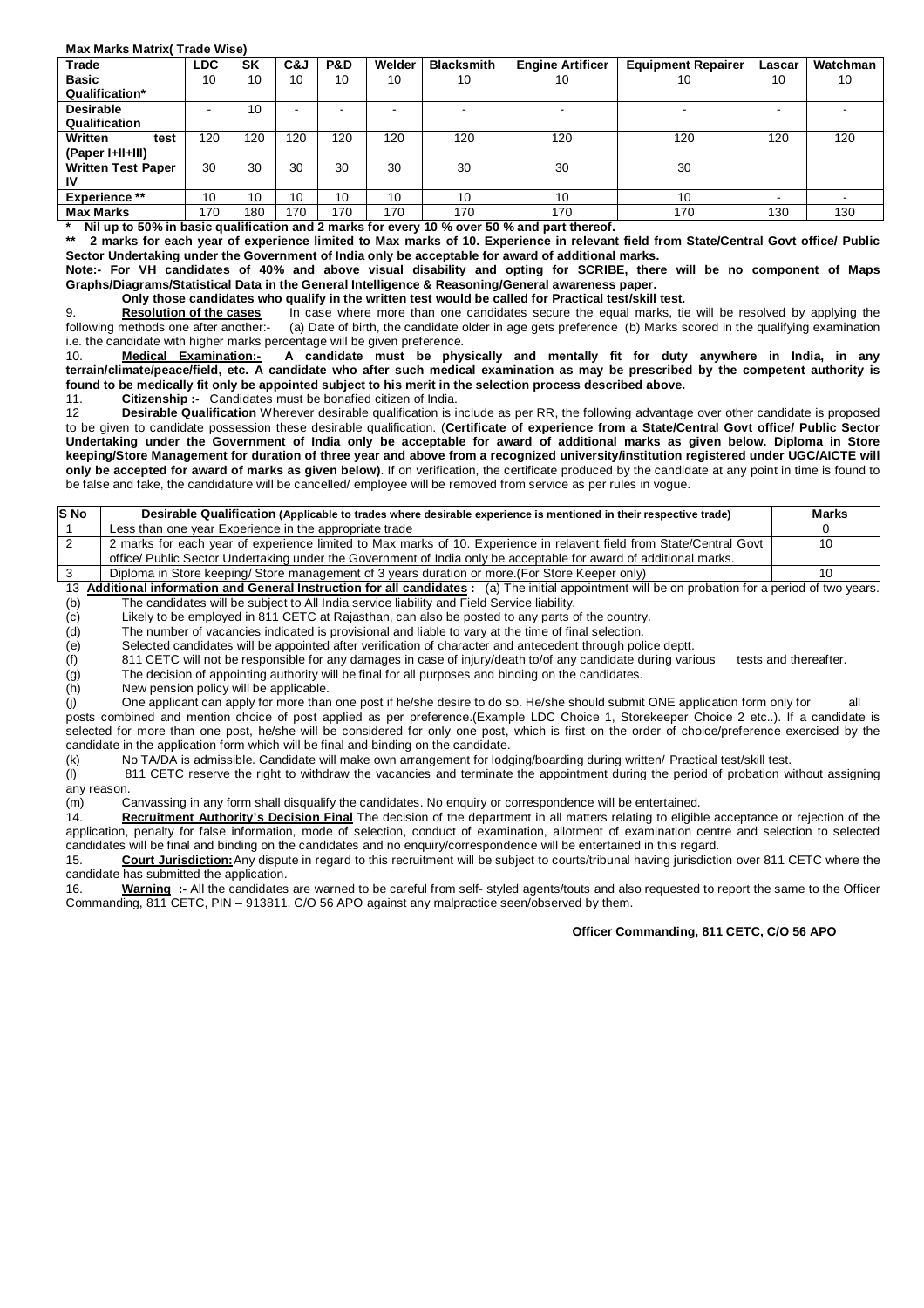## **FORMAT OF APPLICATION 811 COMBAT ENGINEERING TRANING CAMP**

**Caste Category of the Applicant ;** [a] Gen/UR [b] OBC [c] SC [d] ST

Affix passport size photograph duly attested by Gazetted Officer Officer Signature and stamp should NOT be on the face. **Do not staple the photo**

Application for post(s) of

(Note : Application be printed/ filled in black/ blue ink only)

| 1              |                                                    | Full Name of applicant (in capital letters) (in Hindi & English                                                       |                           | $\ddot{\phantom{a}}$ |     |                         |  |
|----------------|----------------------------------------------------|-----------------------------------------------------------------------------------------------------------------------|---------------------------|----------------------|-----|-------------------------|--|
| $\overline{2}$ | Father's Name                                      |                                                                                                                       |                           | $\ddot{\phantom{a}}$ |     |                         |  |
| 3              | Mother's Name                                      |                                                                                                                       |                           | $\ddot{\phantom{a}}$ |     |                         |  |
| $\overline{4}$ | Husband's Name (if Applicable)                     |                                                                                                                       |                           | $\dot{\gamma}$       |     |                         |  |
| 5              | Date of birth (with proof certificate)             |                                                                                                                       |                           | Ξ                    |     |                         |  |
|                | Age as on date of publication of advertisement     |                                                                                                                       |                           |                      | Yrs | Months<br>Day           |  |
| 6              | Place of Birth                                     |                                                                                                                       |                           | ċ                    |     |                         |  |
|                | (Place/District/State)                             |                                                                                                                       |                           |                      |     |                         |  |
| $\overline{7}$ | Full postal address with PIN Code No               |                                                                                                                       |                           | ÷                    |     |                         |  |
|                | (with phone No) & Nearest Railway Station          |                                                                                                                       |                           |                      |     |                         |  |
| 8              | Religion                                           |                                                                                                                       |                           | $\ddot{\cdot}$       |     |                         |  |
| 9              | [a] Gen/UR<br>Caste                                | $\overline{\text{ST}}$<br>[b] OBC<br>$[c]$ SC<br>$\lceil d \rceil$                                                    |                           |                      |     |                         |  |
|                |                                                    | (Whether Gen/OBC/ST/SC certificate attach as per format given in the advertisement)(Tick [V] whichever is applicable) |                           |                      |     |                         |  |
| 10             | Educational qualification (with proof certificate) |                                                                                                                       |                           | $\ddot{\phantom{a}}$ |     |                         |  |
| 11             |                                                    | Whether Ex Serviceman if yes, attach copy of Discharge Certification (write                                           |                           | $\dot{\gamma}$       |     |                         |  |
|                | Yes/No)                                            |                                                                                                                       |                           |                      |     |                         |  |
| 12             | Experience (in years) (with proof Certification)   |                                                                                                                       |                           | $\ddot{\phantom{a}}$ |     |                         |  |
| 13             |                                                    | Registration details of employment exchange (if any) Exchange Name                                                    |                           | $\ddot{\phantom{a}}$ |     |                         |  |
|                | Registration No valid upto (date)                  |                                                                                                                       |                           |                      |     |                         |  |
| 14             | Two personal Mark of Identification on the Body    |                                                                                                                       |                           | $\ddot{\phantom{a}}$ |     |                         |  |
| 15             | Sex (Male/Female)                                  |                                                                                                                       |                           | $\ddot{\phantom{a}}$ |     |                         |  |
| 16             | Marital Status (Married/Single)                    |                                                                                                                       |                           | $\ddot{\phantom{a}}$ |     |                         |  |
| 17             | Nationality (Only Indians can apply)               |                                                                                                                       |                           | $\ddot{\phantom{a}}$ |     |                         |  |
| 18             | Special Skills (if any)                            |                                                                                                                       |                           | $\dot{\mathbb{I}}$   |     |                         |  |
| 19             |                                                    | Physical Disability write Yes/No, (if yes, attach Certificate) (Person with                                           |                           | $\ddot{\phantom{a}}$ |     |                         |  |
|                |                                                    | disability of OL(One leg), OA (One Arm), LV (Low vision), HH (Hearing                                                 |                           |                      |     |                         |  |
|                | Handicapped) Categories only)                      |                                                                                                                       |                           |                      |     |                         |  |
| 20             | If already Employed, give particulars of :-        |                                                                                                                       |                           | $\dot{\mathbb{I}}$   |     |                         |  |
|                | (a)                                                | Name of organization where employed                                                                                   |                           |                      |     |                         |  |
|                | Employed from (Date)<br>(b)                        |                                                                                                                       |                           |                      |     |                         |  |
|                | Designation<br>(c)                                 |                                                                                                                       |                           |                      |     |                         |  |
|                | Address of Employer<br>(d)                         |                                                                                                                       |                           |                      |     |                         |  |
|                | Date of Retirement.<br>(e)                         |                                                                                                                       |                           |                      |     |                         |  |
| 21             |                                                    | Indicate choice in order of preference if applying for more than one post.                                            |                           |                      |     |                         |  |
| Post           |                                                    | Choice (indicate 1,2,3)                                                                                               | Post                      |                      |     | Choice (indicate 1,2,3) |  |
| <b>LDC</b>     |                                                    |                                                                                                                       | <b>Blacksmith</b>         |                      |     |                         |  |
|                | Store Keeper Grade - III                           |                                                                                                                       | <b>Engine Artificer</b>   |                      |     |                         |  |
|                | Carpenter & Jointer                                |                                                                                                                       | <b>Equipment Repairer</b> |                      |     |                         |  |
|                | Painter & Decorator                                |                                                                                                                       | Lascar                    |                      |     |                         |  |
| Welder         |                                                    |                                                                                                                       | Watchman (MTS)            |                      |     |                         |  |
|                |                                                    |                                                                                                                       |                           |                      |     |                         |  |

22. I hereby declare that all statements made in this application are true, Complete and correct to the best of my knowledge and belief. In the event of any information being found false/incorrect or ineligibility being detected before or after the tests or during the service, my candidature/appointment will stand automatically cancelled.

Place  $:$   $\_\_$ 

Date : \_\_\_\_\_\_\_\_\_\_\_\_\_\_ (Signature of the Candidate) Left hand thumb impression for male & Right hand thumb impression for female

**NOTE : 1. Strike out whichever is not applicable.** 

**2. Do not leave any column blank.**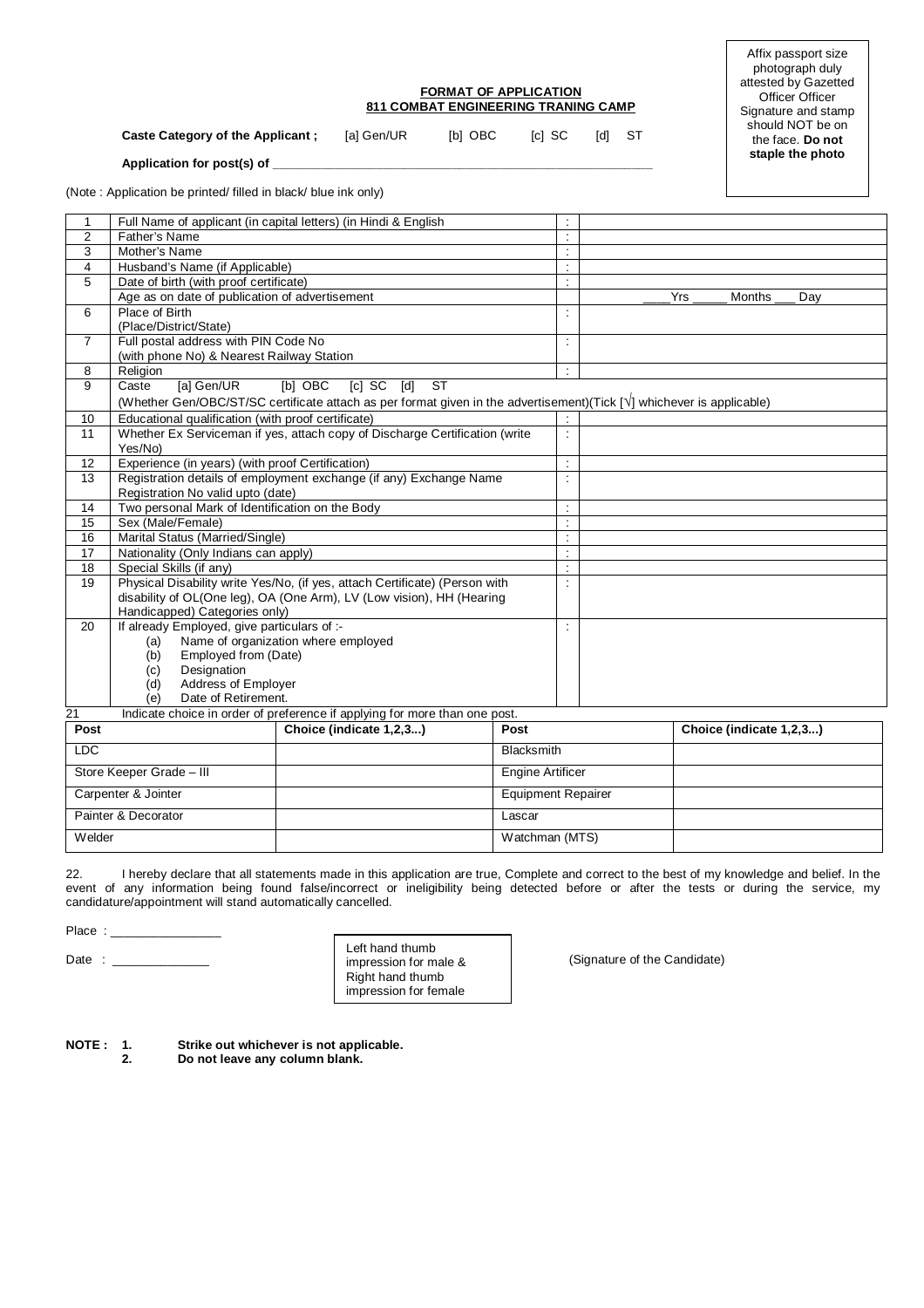#### **811 COMBAT ENGINEERING TRAINING CAMP** ADMIT CARD FOR RECRUITMENT AT 811 CETC

|  | ADIWII CAND LON NECKULIWENI AT 011 CETC                       |  |
|--|---------------------------------------------------------------|--|
|  | yo copies of Admit card to be submitted along with applicatio |  |

| (Two copies of Admit card to be submitted along with application) |               |                                                                     |            |                                  |      |  |
|-------------------------------------------------------------------|---------------|---------------------------------------------------------------------|------------|----------------------------------|------|--|
| To be filled by the Candidate                                     |               |                                                                     |            | To be filled by the Department   |      |  |
|                                                                   |               | Name of Candidate:-                                                 |            | Index No                         |      |  |
|                                                                   |               |                                                                     |            |                                  |      |  |
| (Affix<br>passport<br>size                                        |               | Father/Husband's Name                                               |            | Date of Examination              |      |  |
| photograph duly attested<br>by Gazetted<br>Officer                |               |                                                                     |            |                                  |      |  |
| Signature and stamp                                               | Date of Birth |                                                                     |            |                                  |      |  |
| should NOT be on the                                              |               |                                                                     |            |                                  |      |  |
| face. Do not staple the                                           |               | Sex (Male/Female)                                                   |            | Centre of Examination            |      |  |
| photo)                                                            |               |                                                                     |            |                                  |      |  |
|                                                                   |               |                                                                     |            |                                  |      |  |
|                                                                   | Address:-     |                                                                     |            | Timings                          |      |  |
|                                                                   |               |                                                                     |            |                                  |      |  |
|                                                                   |               |                                                                     |            |                                  |      |  |
|                                                                   | Pin Code:-    | State:-                                                             |            |                                  |      |  |
|                                                                   |               | (Delete whichever not required)                                     |            | Office Round Stamp               |      |  |
|                                                                   |               | Choice of language for question paper<br>(English/Hindi)            |            | Round<br>stamp                   |      |  |
|                                                                   |               |                                                                     |            |                                  |      |  |
|                                                                   |               |                                                                     |            |                                  |      |  |
|                                                                   |               |                                                                     |            |                                  |      |  |
|                                                                   |               |                                                                     |            |                                  |      |  |
| (Thumb Impression of                                              |               | (Signature of Candidate)                                            |            | (Signature of Presiding Officer) |      |  |
| Candidate)                                                        |               |                                                                     |            |                                  |      |  |
| Left Thumb for male                                               |               |                                                                     |            |                                  |      |  |
| Right thumb for female                                            |               |                                                                     |            |                                  |      |  |
|                                                                   |               | For official use only                                               |            |                                  |      |  |
|                                                                   |               | ADMIT CARD VALID FOR the following post physical/written/skill test |            |                                  |      |  |
|                                                                   |               |                                                                     |            |                                  |      |  |
| Post                                                              |               | sign                                                                | Post       |                                  | sign |  |
|                                                                   |               |                                                                     |            |                                  |      |  |
| <b>LDC</b>                                                        |               |                                                                     | Blacksmith |                                  |      |  |
|                                                                   |               |                                                                     |            |                                  |      |  |
| Store Keeper Grade - III                                          |               |                                                                     |            | <b>Engine Artificer</b>          |      |  |
|                                                                   |               |                                                                     |            |                                  |      |  |
| Carpenter & Jointer                                               |               |                                                                     |            |                                  |      |  |
|                                                                   |               |                                                                     |            | <b>Equipment Repairer</b>        |      |  |
| Painter & Decorator                                               |               |                                                                     | Lascar     |                                  |      |  |
|                                                                   |               |                                                                     |            |                                  |      |  |
| Welder                                                            |               |                                                                     |            | Watchman (MTS)                   |      |  |
|                                                                   |               |                                                                     |            |                                  |      |  |
|                                                                   |               |                                                                     |            |                                  |      |  |

## **Presiding Officer**

## **Directions for the Candidates**

1. Please check the Admit Card carefully for your Name, Date of Birth, Sex, Test Centre name.

2. Candidate are advise to bring writing material like clip board, pen, pencil rubber etc for written test. No writing material will provide at the test centre.<br>3.

Candidates are advised to reach the venue at least 2 hrs before the examination so as to complete the registration formalities well before the time. Registration desk will be closed 30 minutes prior to the examination. No candidate, in any circumstances will be allowed to enter the examination centre after the examination begins.<br>4. No candidate without Admit card shall

4. No candidate without Admit card shall be allowed to sit in the Examination by the Centre Supt.<br>5. Candidates are not allowed to bring rough paper into the examination room. Blank pape

5. Candidates are not allowed to bring rough paper into the examination room. Blank paper will be provided for rough work in the examination hall. Candidate will not be allowed to leave the examination centre without handing over the Answer sheet /rough sheet to the Invigilator concerned after the end of the examination.

6. Candidate will not be allowed to leave the Examination Hall before the Conclusion of the test.

7. Calculators, Log Table, Calculating Devices, Communication device like cellular phone / pager/Documents pen etc and textual material are not allowed in the examination centre. Violation of this will be lead to disqualification of candidature.

8. Candidate must follow the instruction of the invigilator strictly.<br>9. The admit card is issued provisionally to the candidate subjection

9. The admit card is issued provisionally to the candidate subject to his/her satisfying conditions.<br>10 Candidates are requested to carry any one photo identity proof (college ID card/driving lig

10. Candidates are requested to carry any one photo identity proof (college ID card/driving license, Passport, Aadhaar card etc.) to the

Examination Centre.<br>11. No Candio No Candidate will be allowed to carry baggage inside the Examination Centre.

12. Smoking and eating is strictly prohibited in the examination room.

13. Approach the Centre Supdt/Invigilator in the room for any technical assistance, first aid, emergency or any other information during course of examination.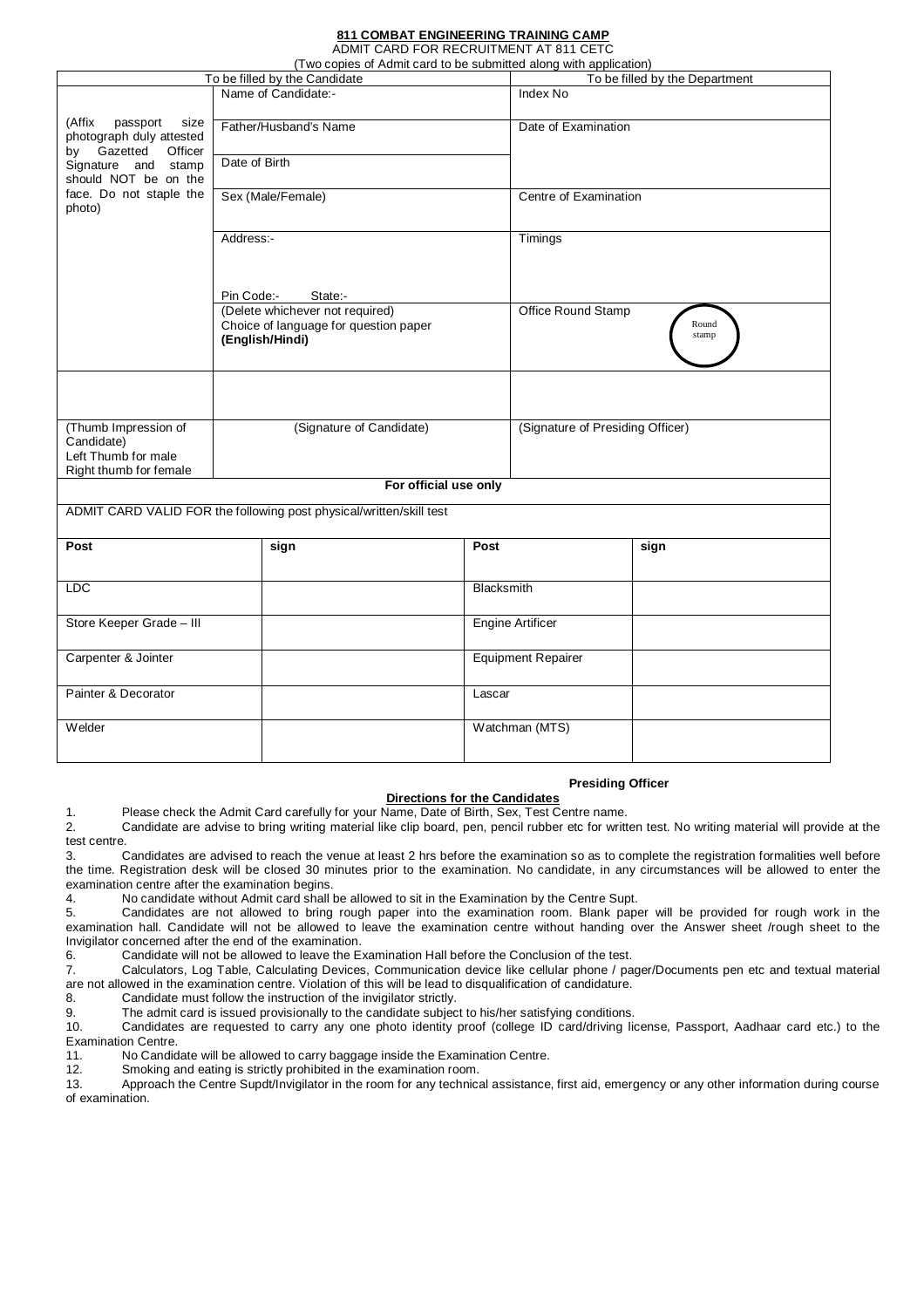**Form of Medical Certificate to be produced by Physically Handicapped Candidates:-**

| Certificate No                           | Name and address of the Institute/Hospital                                                                                                                                                                                                                                                                                                                                                                                                                                                                                                                                                                                                                                                                                                                                                                                                                                                                                 | <b>DISABILITY CERTIFICATE</b> | Date                                                               |                                                      | Recent Photograph of the<br>candidate showing the<br>disability duly attested by<br>the chairperson of the<br><b>Medical Board</b> |
|------------------------------------------|----------------------------------------------------------------------------------------------------------------------------------------------------------------------------------------------------------------------------------------------------------------------------------------------------------------------------------------------------------------------------------------------------------------------------------------------------------------------------------------------------------------------------------------------------------------------------------------------------------------------------------------------------------------------------------------------------------------------------------------------------------------------------------------------------------------------------------------------------------------------------------------------------------------------------|-------------------------------|--------------------------------------------------------------------|------------------------------------------------------|------------------------------------------------------------------------------------------------------------------------------------|
| 1.                                       |                                                                                                                                                                                                                                                                                                                                                                                                                                                                                                                                                                                                                                                                                                                                                                                                                                                                                                                            |                               |                                                                    |                                                      |                                                                                                                                    |
| Α.                                       | Locomotor or cerebral palsy:<br>(i) $BL - Both legs affected but not arms.$<br>(ii) BA - Both arms affected                                                                                                                                                                                                                                                                                                                                                                                                                                                                                                                                                                                                                                                                                                                                                                                                                | (a)<br>(b)                    | Impaired reach<br>Weakness of grip                                 |                                                      |                                                                                                                                    |
|                                          | (iii) BLA – Both legs and both arms affected<br>(iv) OL - One leg affected (right or left)                                                                                                                                                                                                                                                                                                                                                                                                                                                                                                                                                                                                                                                                                                                                                                                                                                 | (a)<br>(b)<br>(c)             | Impaired reach<br>Weakness of grip<br>Ataxic                       |                                                      |                                                                                                                                    |
|                                          | $(v)$ OA – One arms affected                                                                                                                                                                                                                                                                                                                                                                                                                                                                                                                                                                                                                                                                                                                                                                                                                                                                                               | (a)<br>(b)<br>(c)             | Impaired reach<br>Weakness of grip<br>Ataxic                       |                                                      |                                                                                                                                    |
| В.<br>C.                                 | (vi) BH - Stiff back and hips (Cannot sit or stoop)<br>(vii) MH - Muscular weakness and limited physical endurance.<br><b>Blindness or Low vision:</b><br>$(i)$ B - Blind<br>(ii) PB - Partially Blind<br><b>Hearing Impairment:</b><br>(i) D- Deaf<br>(ii) PD - Partially Deaf<br>(Delete the category, whichever is not applicable)                                                                                                                                                                                                                                                                                                                                                                                                                                                                                                                                                                                      |                               |                                                                    |                                                      |                                                                                                                                    |
| 2.<br>3.<br>4.                           | This condition is progressive/non-progressive/likely to improve/not likely to improve. Re-assessment of this case is not recommended/is<br>recommended after a period of  Years  months*<br>Percentage of disability in his/her case is percent.<br>Sh./Smt./Kum.  meets the following physical requirements for discharge of his/her duties :-<br>(i)<br>F- can perform work by manipulating with fingers.<br>(ii)<br>PP - can perform work by pulling and pushing.<br>L- can perform work by lifting.<br>(iii)<br>KC - can perform work by kneeling and crouching.<br>(iv)<br>$B - can perform work by bending.$<br>(v)<br>S- can perform work by sitting.<br>(vi)<br>ST- can perform work by standing.<br>(vii)<br>W - can perform work by walking.<br>(viii)<br>SE- can perform work by seeing.<br>(ix)<br>$H$ – can perform work by hearing/speaking.<br>(x)<br>(xi)<br>RW – can perform work by reading and writing. |                               |                                                                    | Yes/No<br>Yes/No<br>Yes/No<br>Yes/No                 | Yes/No<br>Yes/No<br>Yes/No<br>Yes/No<br>Yes/No<br>Yes/No<br>Yes/No                                                                 |
| (Dr. )<br>Member<br><b>Medical Board</b> | $(Dr.$ )<br>Member<br><b>Medical Board</b>                                                                                                                                                                                                                                                                                                                                                                                                                                                                                                                                                                                                                                                                                                                                                                                                                                                                                 | Chairperson                   | <b>Medical Board</b>                                               |                                                      |                                                                                                                                    |
|                                          |                                                                                                                                                                                                                                                                                                                                                                                                                                                                                                                                                                                                                                                                                                                                                                                                                                                                                                                            |                               |                                                                    | Countersigned by the<br>Head of Hospital (with seal) | Medical Superintendent/CMO/                                                                                                        |
|                                          | Form of Certificate as prescribed in M.H.A., O.M. No. 42/21/49-N.G.S., dated 28-1-1952, as revised in Dept. of Per. & A.R., Letter No. 36012/6/76-<br>Estt. (S.C.T.), dated 29-10-1977, to be produced by a candidate belonging to a Scheduled Caste or Scheduled Tribe in support of his claim.                                                                                                                                                                                                                                                                                                                                                                                                                                                                                                                                                                                                                           |                               | FORM OF CERTIFICATE PRESCRIBED<br><b>FORM OF CASTE CERTIFICATE</b> |                                                      |                                                                                                                                    |
|                                          | This is to certify that Shri/Shrimathi*/ Kumari* Son/daughter* of of village/ town*  in                                                                                                                                                                                                                                                                                                                                                                                                                                                                                                                                                                                                                                                                                                                                                                                                                                    |                               |                                                                    |                                                      |                                                                                                                                    |
| Under:                                   | Caste/Tribe* which is recognized as a<br>Scheduled Caste<br>Scheduled Tribe*<br>The Constitution (Scheduled Castes) Order, 1950.<br>*The Constitution (Scheduled Tribes) Order, 1950.<br>*The Constitution (Scheduled Castes) (Union Territories) Order, 1951.<br>*The Constitution (Scheduled Tribes) (Union Territories) Order, 1951.<br>[ (As amended by the Scheduled Castes and Scheduled Tribes Lists (Modification Order) 1956, the Bombay Reorganization Act, 1960, the Punjab<br>Reorganization Act, 1966, the State of Himachal Pradesh Act, 1970, the North-Eastern Areas (Reorganization) Act, 1971 and the Scheduled Castes<br>and scheduled Tribes Orders (Amendment) Act, 1976.]                                                                                                                                                                                                                            |                               |                                                                    |                                                      |                                                                                                                                    |
|                                          | *The Constitution (Jammu and Kashmir) Scheduled Castes Order, 1956;<br>The constitution (Andaman and Nicobar Islands) Scheduled Tribes Order, 1959, as amended by the Scheduled Castes and Scheduled Tribes<br>Orders (Amendment) Act, 1976;<br>The Constitution (Dadra and Nagar Haveli) Scheduled Castes Order, 1962;<br>The Constitution (Pondicherry) Scheduled Castes Order, 1964;<br>The Constitution (Uttar Pradesh), Scheduled Tribes Order, 1967;<br>The Constitution (Goa, Daman and Diu) Scheduled Tribes Order, 1968;<br>The Constitution (Nagaland) Scheduled Tribes Order, 1970.<br>The Constitution (Sikkim) Scheduled Caste Order, 1978.<br>The Constitution (Sikkim) Scheduled Tribes Order, 1978.                                                                                                                                                                                                        |                               |                                                                    |                                                      |                                                                                                                                    |

The Constitution (Jammu and Kashmir) Scheduled Tribes Order, 1989.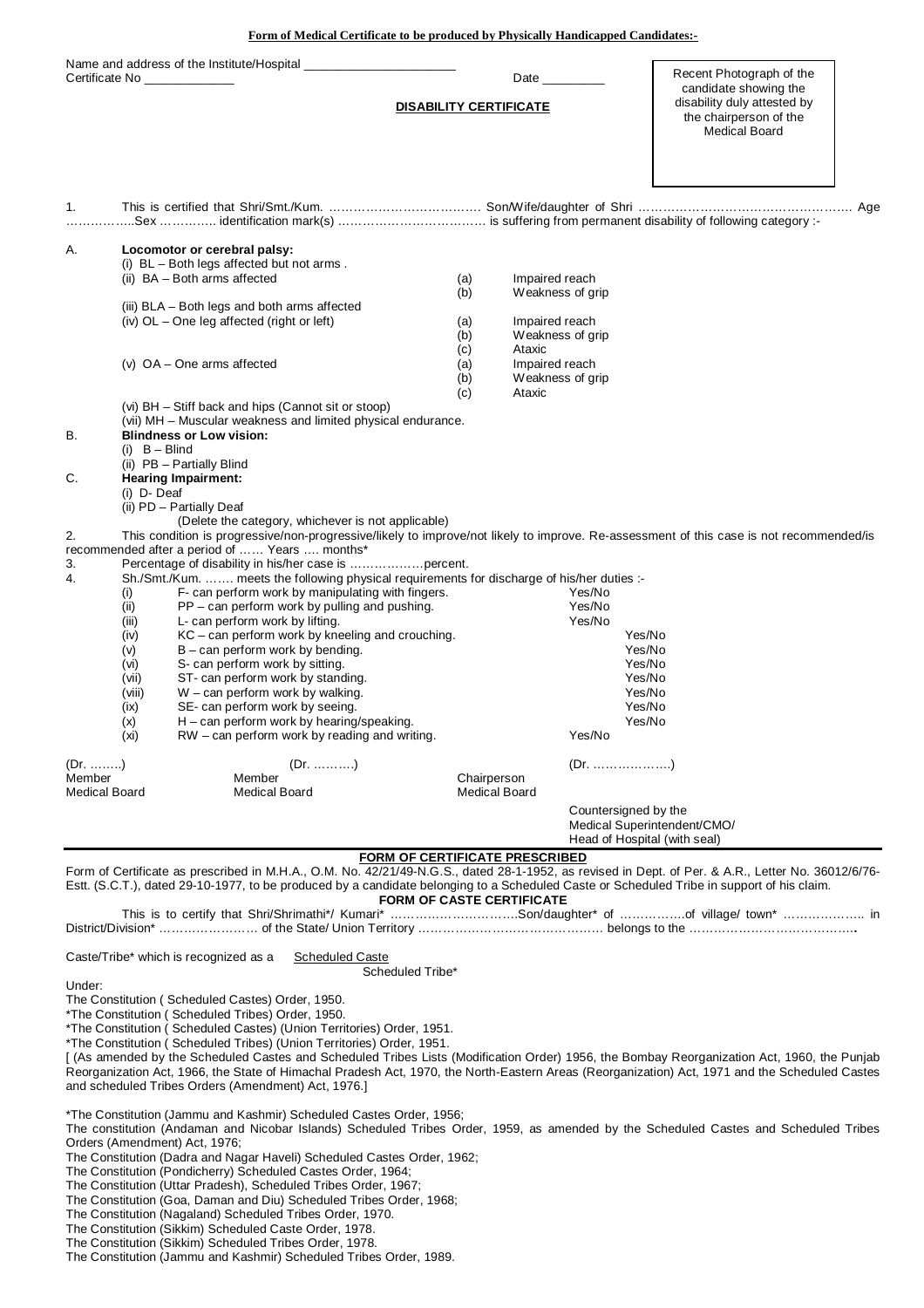The Constitution (Scheduled Castes) Orders (Amendment) Act, 1990. The Constitution (Scheduled Tribes) Order Amendment Act, 1991. The Constitution (Scheduled Tribes) Order Second Amendment Act, 1991.<br>2. **\*\*\*This** certificate is issued on the basis of the Schedule 2. \*\*This certificate is issued on the basis of the Scheduled Castes/ Scheduled Tribes Certificate issued to Shri/ Shrimathi …………………………. Father/mother of Shri/Shrimathi/ Kimari\* ……………of village/Town\*............................... in District/Division ……………. of the State/Union Territory ……………… Who belong to the Caste/Tribe which is recognized as a Scheduled Caste/ Scheduled Tribe in the State/ Union Territory……………………… issued by the ………..dated ………………<br>3 Shri/ Shrimathi/ Kumari 3. Shri/ Shrimathi/ Kumari ………………………………………………..and/or his/her family ordinarily reside(s) in village/town………………………………of ………………………………District /Division of the State/Union Territor…………………………………….. Signature ……………………………. Designation………………………… (with seal of Office) Place ………………………………….. State Date …………………………………… Union Territory **Note -** The term "Ordinarily resides" used here will have the same meaning as in Section 20 of the Representation of the People Act, 1950. \*Please delete the words which are not applicable. \*\* Applicable in the case of SC, ST persons who have migerated from one state/UT. **AUTHORITIES EMPOWERED TO ISSUE CASTE CERTIFICATES** [G.I., Dept. of Per. & Trg., O.M. No. 36012/6/88-Estt. (SCT), (SRD. III),dated 24-4-1990.] The under mentioned authorities have been empowered to issue Caste Certificates of verification-1. District Magistrate/Additional District Magistrate/Collector/Deputy Commissioner/ Additional Deputy Commissioner/Deputy Collector/First Class Stipendiary Magistrate/ Sub-Divisional Magistrate/Taluka Magistrate/Executive Magistrate/Extra Assistant Commissioner. 2. Chief Presidency Magistrate/ Additional Chief Presidency Magistrate/Presidency Magistrate.<br>3. Revenue Officer not below the rank of Tehsildar. Revenue Officer not below the rank of Tehsildar. 4. Sub- Divisional Officer of the area where the candidate and/or his family normally resides. **FORM OF CERTIFICATE TO BE PRODUCED BY OTHER BACKWARD CLASSES APPLYING FOR APPOINTMENT TO POSTS UNDER THE GOVERNMENT OF INDIA** [G.I., Dept. of Per. & Trg., O.M. No. 36033/28/94-Estt. (Res), dated 2-7-1997.] This is to certify that …………………….……., son of …………………………………, of village…………………………… District/Division ………………….. in the ………………………… State ……………………………..belongs to the ………………………………. Community which is recognized as a Backward Class under –<br>
<sup>\*</sup>(i) Government of India, Government of India, Ministry of Welfare, Resolution No. 12011/68/93-BCC (C), dated the 10<sup>th</sup> September, 1993, published in the Gazette of India, Extraordinary, Part-I, Section I, No. 186,dated the 13<sup>th</sup> September, 1993. (ii) Government of India, Ministry of Welfare, Resolution No. 12011/9/94-BCC, dated the 19<sup>th</sup> October, 1994, published in the Gazette October, 1994. published in the Gazette of India, Extraordinary, Part-I, Section I, No. 163, dated the 20<sup>th</sup> October 1994. (iii) Government of India, Ministry of Welfare, Resolution No. 12011/9/94-BCC, dated the 24<sup>th</sup> May, 1995, published in the Gazette of India, Extraordinary, Part-I, Section I, No. 88, dated the 25<sup>th</sup> May, 1995. (iv) Government of India, Ministry of Welfare, Resolution No. 12011/44/96-BCC, dated the 6<sup>th</sup> December, 1996, published in the Gazette of India, Extraordinary, Part-I, Section I, No. 210, dated the 11<sup>th</sup> December, 1996. Shri ……………… and/or his family ordinarily reside(s) in the ……………… District/Division of the ………………State. This is also to certify that he/she does not belong to the persons/sections (Creamy Layer) mentioned in Column 3 of the Schedule to the Government of India, Department of Personnel and Training O.M. No. 36012/22/93-Estt. (SCT), dated 8-9-1993. Dated: District Magistrate, 2001 2012 2012 2013 2014 2014 2015 2016 2017 2018 2017 2018 2019 2019 2017 2018 20<br>Deputy Commission Deputy Commission Deputy Commissioner, etc. N.B. – (a) The term 'Ordinarily' used here will have the same meaning as in Section 20 of the Representation of the People's Act, 1950. (b) The authorities competent to issue caste certificates are indicated below:- (i) District Magistrate/Additional Magistrate/Collector/Deputy/ Commissioner/ Additional Deputy Commissioner/Deputy Collector/First Class Stipendiary Magistrate/Sub-Divisional Magistrate/Taluka Magistrate/Executive Magistrate/Extra Assistant commissioner (not below the rank of First Class Stipendiary Magistrate). (ii) Chief Presidency Magistrate/Additional Chief Presidency Magistrate/Presidency Magistrate. (iii) Revenue Officer not below the rank of Tehsildar; and (iv) Sub-Divisional Officer of the area where the candidate and/or his family resides. \_\_\_\_\_\_\_\_\_\_\_\_\_\_\_\_\_\_\_\_\_\_\_\_\_\_\_\_\_\_\_\_\_\_\_\_\_\_\_\_\_\_\_\_\_\_\_\_\_\_\_\_\_\_\_\_\_\_\_\_\_\_\_\_\_\_\_\_\_\_\_\_\_\_\_\_\_\_\_\_\_\_\_\_\_\_\_\_\_\_\_\_\_\_\_\_\_\_\_\_\_\_\_\_\_\_\_\_\_\_\_\_ **FORM OF UNDERTAKING TO BE GIVEN BY CANDIDATES APPLYING FOR CIVIL POSTS UNDER EX-SERVICEMEN CATEGORY.**  I understand that, if selected on the basis of the recruitment/Examination to which this application relates, my appointment will be subject to my producing documentary evidence to the satisfaction of the Appointing Authority that I have been duly released /Retired/ Discharge from the Armed Forces and that I am entitled to the benefits admissible to Ex-Servicemen in terms of the Ex- Servicemen in terms of the Ex-Servicemen (Reemployment in Central Civil Service and Posts)Rules,1979,as amended from time to time. I also understand that I shall not be eligible to be appointed to a vacancy reserved for ex-service men in regard to the recruitment covered by this examination, if I have at any time prior to such appointment, secured any employment on the civil side (including Public Sector Undertakings, Autonomous Bodies/Statutory Bodies, Nationalized Banks, etc), by availing of the concession of reservation of vacancies admissible to Exservicemen.

| Place |                                 |
|-------|---------------------------------|
| Date: | Signature and Name of Candidate |

Address…………………………….. Office SEAL………………………...

**Proforma-IV The format of certificate to be produced by Government Servants for claiming Age Concession**

**(Letter Head of the Institution/Issuing Authority)** This is to certify that Shri/Ms \_\_\_\_\_\_\_\_\_\_\_\_ S/o, D/o, W/o Shri \_\_\_\_\_\_\_\_\_ is a regular appointed employee of this

Organisation/Department/Ministry and duties performed by him/her during the period (s) are as under **Certified that:**

| *(a) Shri/Shrimati | holds substantively a permanent post of ____ in the Office/ Department of __________ with effect from                                 |  |
|--------------------|---------------------------------------------------------------------------------------------------------------------------------------|--|
|                    | has been continuously in temporary service on a regular basis under the Central Government in the post of<br>$\overline{\mathsf{in}}$ |  |
| Office/Department  |                                                                                                                                       |  |
| Place:             | Signature                                                                                                                             |  |
| Date:              |                                                                                                                                       |  |
|                    | Designation                                                                                                                           |  |
|                    | Ministry/Office                                                                                                                       |  |

\_\_\_\_\_\_\_\_\_\_\_\_\_\_\_\_\_\_\_\_\_\_\_\_\_\_\_\_\_\_\_\_\_\_\_\_\_\_\_\_\_\_\_\_\_\_\_\_\_\_\_\_\_\_\_\_\_\_\_\_\_\_\_\_\_\_\_\_\_\_\_\_\_\_\_\_\_\_\_\_\_\_\_\_\_\_\_\_\_\_\_\_\_\_\_\_\_\_\_\_\_\_\_\_\_\_\_\_\_\_\_\_\_\_